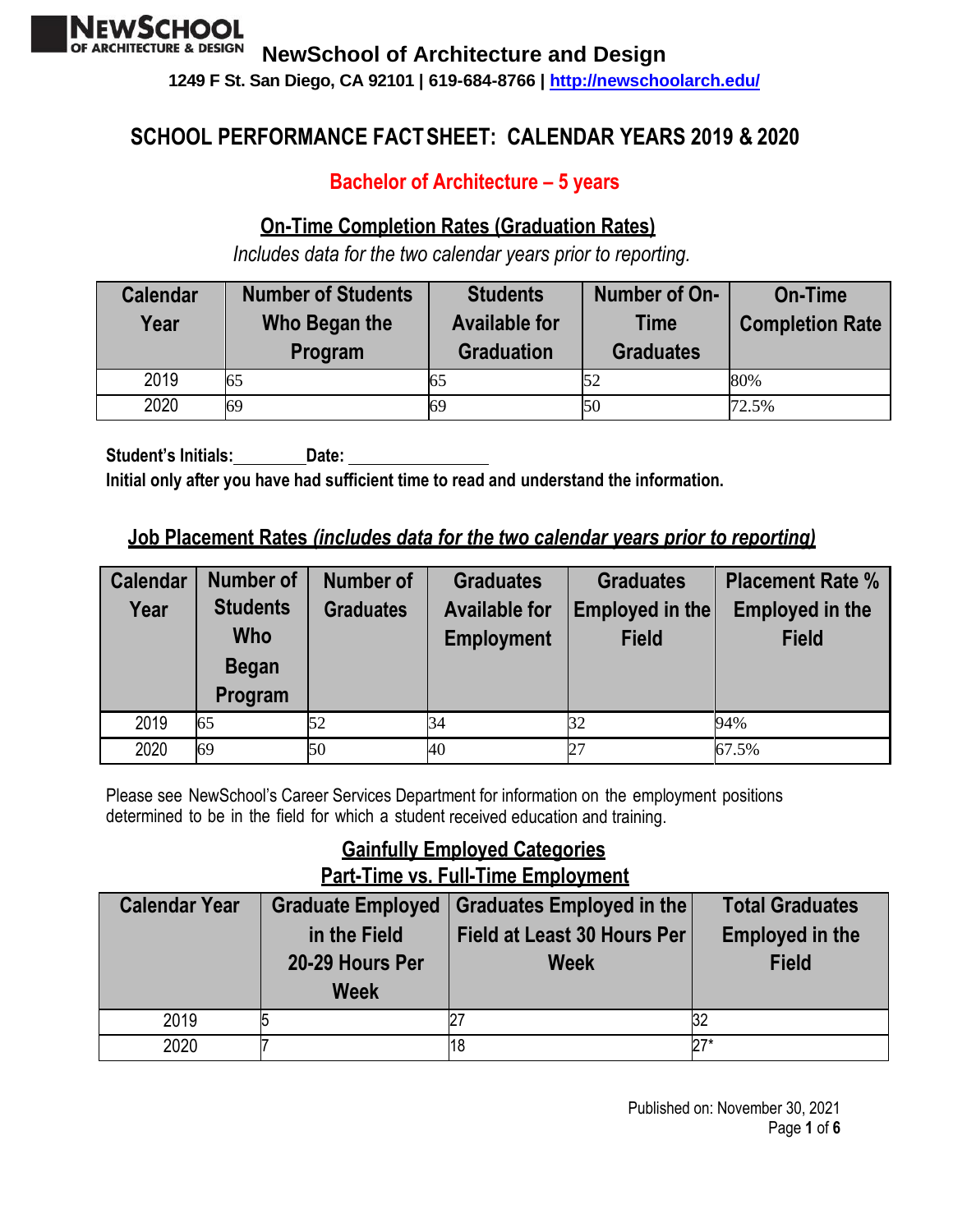

**1249 F St. San Diego, CA 92101 | 619-684-8766 |<http://newschoolarch.edu/>**

\*Working <10 hours per week (2)

### **Single Position vs. Concurrent Aggregated Position**

| <b>Calendar Year</b> | <b>Graduates</b><br><b>Employed in the</b><br><b>Field in a Single</b><br><b>Position</b> | Graduates Employed in the<br><b>Field in Concurrent</b><br><b>Aggregated Positions</b> | <b>Total Graduates</b><br><b>Employed in the</b><br><b>Field</b> |
|----------------------|-------------------------------------------------------------------------------------------|----------------------------------------------------------------------------------------|------------------------------------------------------------------|
| 2019                 |                                                                                           |                                                                                        | 32                                                               |
| 2020                 | 25                                                                                        |                                                                                        |                                                                  |

### **Self-Employed / Freelance Positions**

| <b>Calendar Year</b> | <b>Graduates Employed who are Self-</b><br><b>Employed or Working Freelance</b> | <b>Total Graduates</b><br><b>Employed in the Field</b> |
|----------------------|---------------------------------------------------------------------------------|--------------------------------------------------------|
| 2019                 |                                                                                 |                                                        |
| 2020                 |                                                                                 | $2^{\prime}$                                           |

### **Institutional Employment**

| <b>Calendar Year</b> | <b>Graduates Employed in the Field who are</b>                                              | <b>Total Graduates</b>       |
|----------------------|---------------------------------------------------------------------------------------------|------------------------------|
|                      | <b>Employed by the Institution, an Employer</b><br>Owned by the Institution, or an Employer | <b>Employed in the Field</b> |
|                      | who Shares Ownership with the                                                               |                              |
|                      | Institution.                                                                                |                              |
| 2019                 |                                                                                             | 32                           |
| 2020                 |                                                                                             | 27                           |

**Student's Initials: Date: Initial only after you have had sufficient time to read and understand the information.**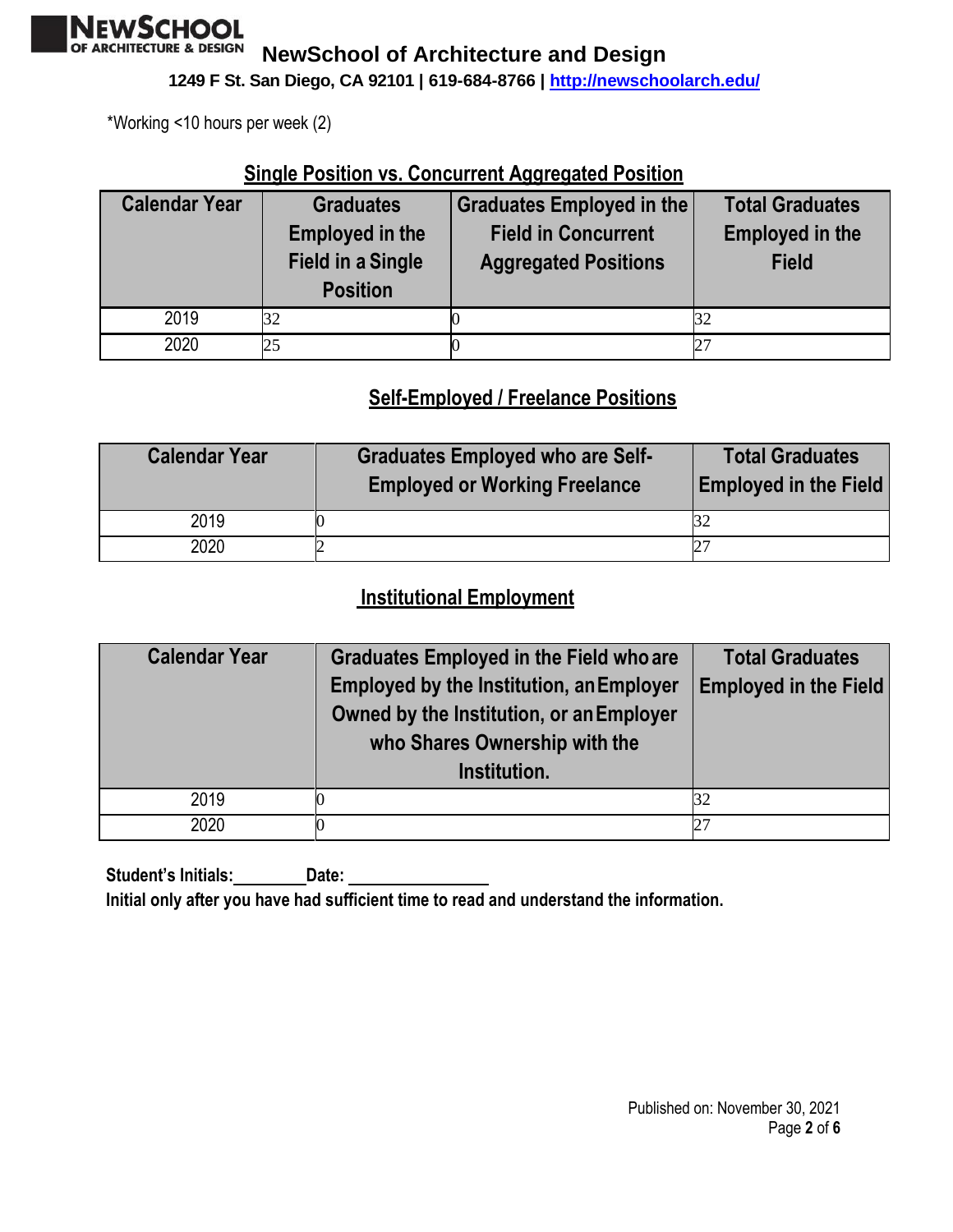**1249 F St. San Diego, CA 92101 | 619-684-8766 |<http://newschoolarch.edu/>**

### **License Examination Passage Rates** *(includes data for the two calendar years prior to reporting)*

| <b>Calendar</b><br>Year | <b>Number of</b><br><b>Graduates in</b><br><b>Calendar Year</b> | Number of<br><b>Graduates</b><br><b>Taking Exam</b> | <b>Number Who</b><br><b>Passed First</b><br><b>Available Exam</b><br><b>Exam</b> | <b>Number Who</b><br><b>Failed First</b><br><b>Available</b><br><b>Exam</b> | <b>Passage</b><br>Rate |
|-------------------------|-----------------------------------------------------------------|-----------------------------------------------------|----------------------------------------------------------------------------------|-----------------------------------------------------------------------------|------------------------|
| 2019                    | 52                                                              | N/A                                                 | N/A                                                                              | N/A                                                                         | N/A                    |
| 2020                    | 50                                                              | N/A                                                 | N/A                                                                              | N/A                                                                         | N/A                    |

Licensure examination passage data is not available from the state agency administering the examination. We are unable to collect data from graduates, as graduates are not required to take a licensure exam.

**Student's Initials: Date: Initial only after you have had sufficient time to read and understand the information.**

# **Salary and Wage Information** *(includes data for the two calendar years prior to reporting)* **Annual salary and wages reported for graduates employed in the field.**

| Year | Graduat<br><b>Calend Example 2</b><br>For<br><b>Employ</b><br>ment | Grads<br><b>Employed in</b><br>Field | \$5,000 | \$5,001<br>\$10,000 | \$10,001 \$15,001<br>\$15,000 \$20,000 |  | \$20,000 \$25,000 \$30,000 \$35,000 \$40,001<br>\$25,000 \$30,000 \$35,000 \$40,000 \$45,000 |  | \$45,001<br>\$50,000 | \$50,001<br>\$55,000 | \$55,001<br>\$60,000 | \$60,001<br>\$65,000 | \$65,000<br>\$70,000 | \$70,000 \$75,000<br>\$75,000 \$80,000 | \$80,001<br>\$85,000 \$90,000 \$95,000 \$100,000 \$105,000 |  | \$85,001 \$90,001 \$95,001 \$100,001 No | Salary<br>Report |
|------|--------------------------------------------------------------------|--------------------------------------|---------|---------------------|----------------------------------------|--|----------------------------------------------------------------------------------------------|--|----------------------|----------------------|----------------------|----------------------|----------------------|----------------------------------------|------------------------------------------------------------|--|-----------------------------------------|------------------|
| 2019 | 34                                                                 | 32                                   |         |                     |                                        |  |                                                                                              |  |                      |                      |                      |                      |                      | 0                                      | $\Omega$                                                   |  |                                         |                  |
| 2020 | 40                                                                 | 27                                   |         |                     |                                        |  |                                                                                              |  |                      |                      |                      |                      |                      | 0                                      |                                                            |  | 0                                       |                  |

Please see NewSchool's Career Services Department for information on the sources used to substantiate salary disclosures.

**Student's Initials: Date: Initial only after you have had sufficient time to read and understand the information.**

### **Cost of Educational Program**

Total charges for the program for students completing on-time in **2019**: \$142,255. Additional charges may be incurred if the program is not completed on-time.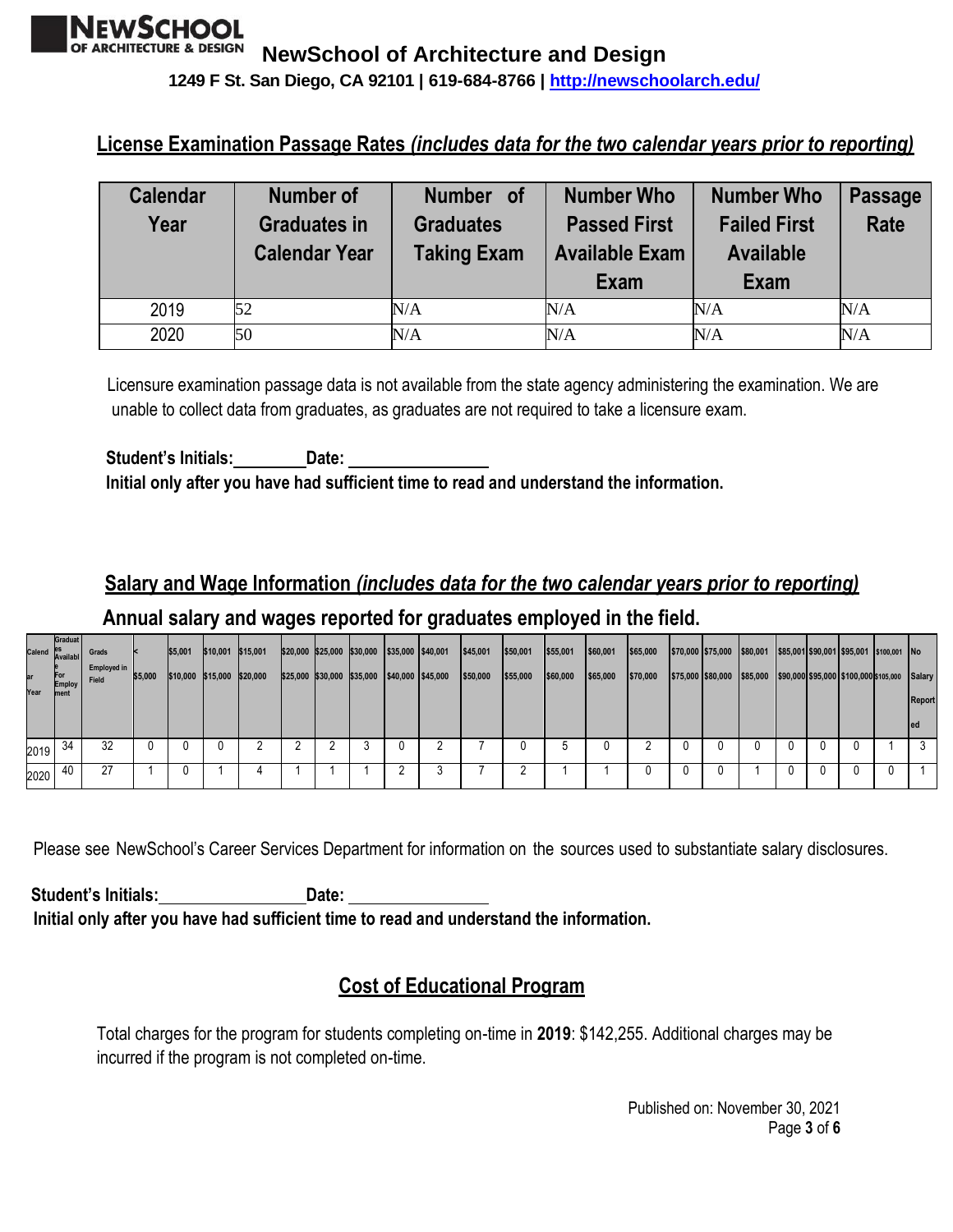

**1249 F St. San Diego, CA 92101 | 619-684-8766 |<http://newschoolarch.edu/>**

Total charges for the program for students completing on-time in **2020**: \$144,135. Additional charges may be incurred if the program is not completed on-time.

**Student's Initials: Date: Initial only after you have had sufficient time to read and understand the information.**

# **Federal Student Loan Debt**

| Most recent three year<br>cohort default rate, as<br>reported by the United<br><b>State</b><br><b>Department of</b><br>Education. <sup>1</sup> | The percentage of enrolled<br>students in 2020 receiving<br>federal student loans to pay<br>for this program. | The average amount of federal<br>student loan debt of 2020<br>graduates who took out federal<br>student loans at this institution. | The percentage of<br>graduates in 2020<br>who took out federal<br>student loans to pay<br>for this<br>program |
|------------------------------------------------------------------------------------------------------------------------------------------------|---------------------------------------------------------------------------------------------------------------|------------------------------------------------------------------------------------------------------------------------------------|---------------------------------------------------------------------------------------------------------------|
| 3.6%                                                                                                                                           | 60%                                                                                                           | \$37,468                                                                                                                           | 50%                                                                                                           |

<sup>1</sup>The percentage of students who defaulted on their federal student loans is called the Cohort Default Rate (CDR). It shows the percentage of this school's students who were more than 270 days (9 months) behind on their federal student loans within three years of when the first payment was due. This is the most recent CDR reported by the U.S. Department of Education.

#### **Student's Initials: Date:**

#### **Initial only after you have had sufficient time to read and understand the information.**

This fact sheet is filed with the Bureau for Private Postsecondary Education. Regardless of any information you may have relating to completion rates, placement rates, starting salaries, or license exam passage rates, this fact sheet contains the information as calculated pursuant to state law.

Any questions a student may have regarding this fact sheet that have not been satisfactorily answered by the institution may be directed to the Bureau for Private Postsecondary Education at 2535 Capitol Oaks Drive, Suite 400, Sacramento, CA 95833, [www.bppe.ca.gov, t](http://www.bppe.ca.gov/)oll-free telephone number (888) 370-7589 or by fax (916) 263-1897.

Student Name - Print

Student Signature Date Date Controllers and Date Date Date

School Official Date

Published on: November 30, 2021 Page **4** of **6**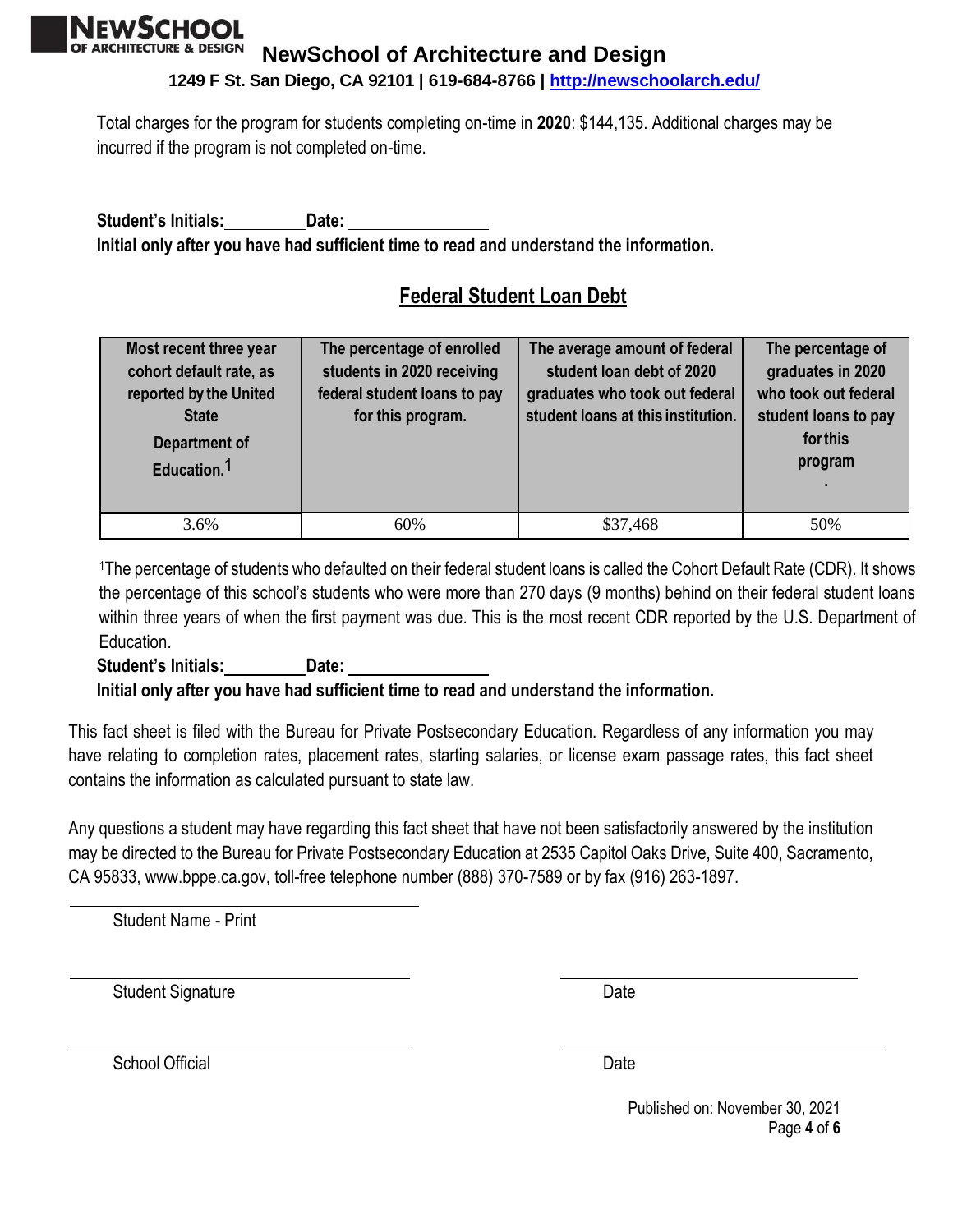

**1249 F St. San Diego, CA 92101 | 619-684-8766 |<http://newschoolarch.edu/>**

### **Definitions**

"Number of Students Who Began the Program" means the number of students who began a program who were scheduled to complete the program within 100% of the published program length within the reporting calendar year and excludes all students who cancelled during the cancellation period.

"Students Available for Graduation" is the number of students who began the program minus the number of students who have died, been incarcerated, or been called to active military duty.

"Number of On-time Graduates" is the number of students who completed the program within 100% of the published program length within the reporting calendar year.

"On-time Completion Rate" is the number of on-time graduates divided by the number of students available for graduation.

"150% Graduates" is the number of students who completed the program within 150% of the program length (includes on-time graduates).

"150% Completion Rate" is the number of students who completed the program in the reported calendar year within 150% of the published program length, including on-time graduates, divided by the number of students available for graduation.

"Graduates Available for Employment" means the number of graduates minus the number of graduates unavailable for employment.

"Graduates Unavailable for Employment" means the graduates who, after graduation, die, become incarcerated, are called to active military duty, are international students that leave the United States or do not have a visa allowing employment in the United States, or are continuing their education in an accredited or bureau-approved postsecondary institution.

"Graduates Employed in the Field" means graduates who beginning within six months after a student completes the applicable educational program are gainfully employed, whose employment has been reported, and for whom the institution has documented verification of employment. For occupations for which the state requires passing an examination, the six months period begins after the announcement of the examination results for the first examination available after a student completes an applicable educational program.

"Placement Rate Employed in the Field" is calculated by dividing the number of graduates gainfully employed in the field by the number of graduates available for employment.

"Number of Graduates Taking Exam" is the number of graduates who took the first available exam in the reported calendar year.

"First Available Exam Date" is the date for the first available exam after a student completed a program.

"Passage Rate" is calculated by dividing the number of graduates who passed the exam by the number of graduates who took the reported licensing exam.

"Number Who Passed First Available Exam" is the number of graduates who took and passed the first available licensing exam after completing the program.

"Salary" is as reported by graduate or graduate's employer.

"No Salary Information Reported" is the number of graduates for whom, after making reasonable attempts, the school was not able to obtain salary information.